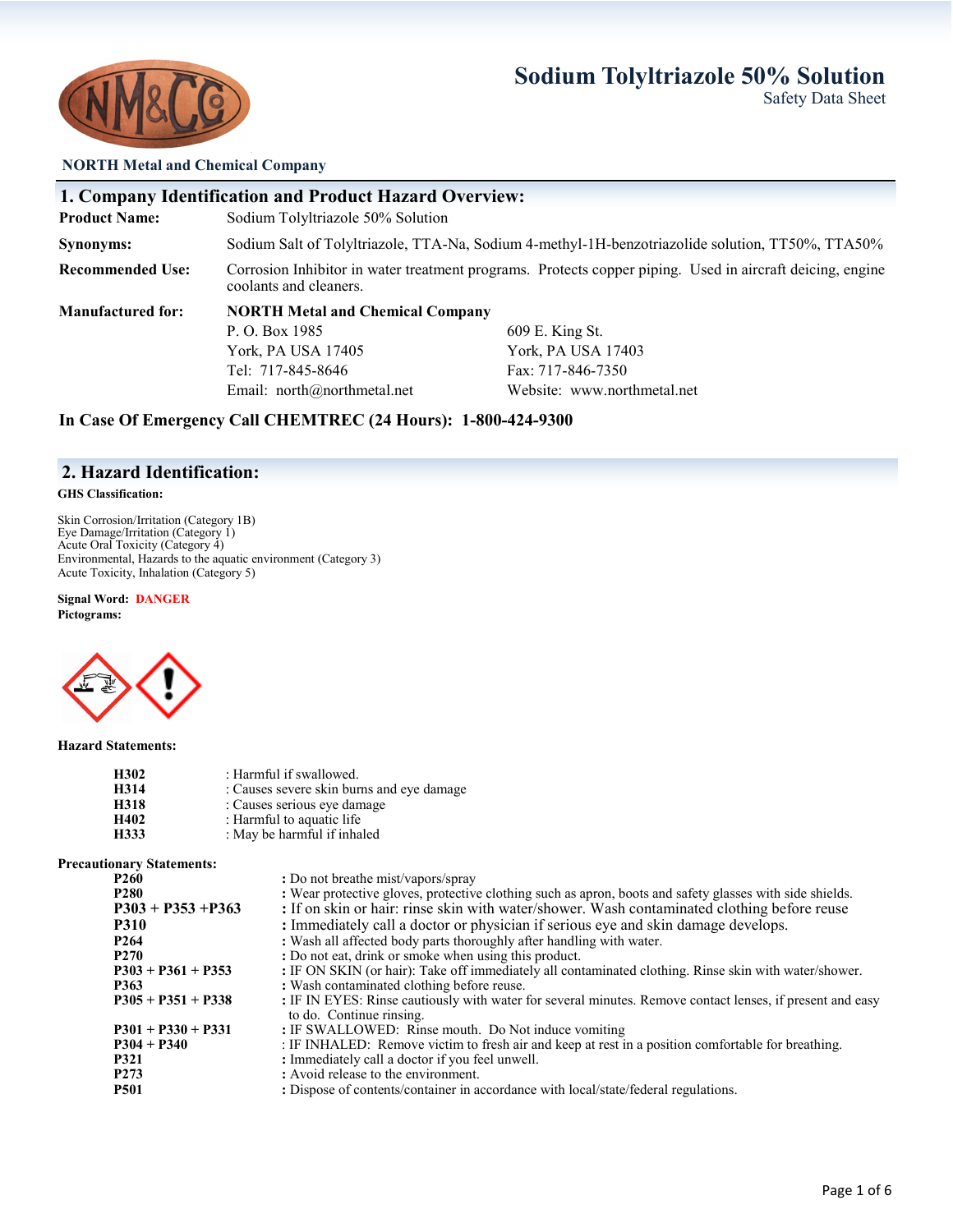# **3. Composition/Information on Ingredient:**

| <b>Chemical Name</b> | : Sodium Tolyltriazole 50% Solution |
|----------------------|-------------------------------------|
|                      |                                     |

| <b>Chemical Family</b> | : Azoles |
|------------------------|----------|
|                        |          |

**Chemical Formula/**

**:**  $C_7H_6N_3Na$ 

| Substance:                | <b>CAS Number:</b> | EС                       | Compo. $(\% )$ |
|---------------------------|--------------------|--------------------------|----------------|
| Tolyltriazole Sodium Salt | 64665-57-2         | 265-004-9                | $49 - 55\%$    |
| Water                     | 7732-18-5          | $\qquad \qquad - \qquad$ | $45 - 51\%$    |

# **4. First Aid Measures:**

| <b>Eyes</b>                                   | : Flush skin with running water for at least fifteen minutes. Remove any contact lenses. Get medical aid/<br>attention immediately.                                                                                                                                                                                        |
|-----------------------------------------------|----------------------------------------------------------------------------------------------------------------------------------------------------------------------------------------------------------------------------------------------------------------------------------------------------------------------------|
| <b>Skin</b>                                   | : Remove contaminated clothing. Wash skin with plenty of running water and soap. Get medical attention/<br>aid if irritation persists. Contaminated clothing should be thoroughly washed before reuse.                                                                                                                     |
| Ingestion                                     | : If the product is swallowed, first rinse mouth. Give small amount of water to drink. Call doctor/<br>physician/poison center immediately. Do not induce vomiting. Never give anything by mouth to an<br>unconscious person. If a person vomits, place him/her in recovery position so the vomit does not enter<br>lungs. |
| <b>Inhalation</b><br><b>Note to Physician</b> | : If safe to do so, remove individual from further exposure. Keep warm and at rest. If breathing has<br>ceased, give artificial respiration. Do not give mouth to mouth resuscitation. Get medical attention/<br>consult a physician immediately.<br>: Treat symptomatically.                                              |
|                                               |                                                                                                                                                                                                                                                                                                                            |
|                                               | <b>PPE for first responders:</b> Gloves and safety goggles are highly recommended.                                                                                                                                                                                                                                         |

| <b>5. Fire Fighting Measures:</b>                                                                                                                                                                    |                                                                                                                                                                                                                                                                                                                                                                                                                                                                                                          |
|------------------------------------------------------------------------------------------------------------------------------------------------------------------------------------------------------|----------------------------------------------------------------------------------------------------------------------------------------------------------------------------------------------------------------------------------------------------------------------------------------------------------------------------------------------------------------------------------------------------------------------------------------------------------------------------------------------------------|
| Flash Point $(^{\circ}C)$<br><b>Flammable Limits</b><br><b>Autoignition Temp.</b><br><b>Flammable Class</b><br><b>Flame Propagation or</b><br><b>Burning Rate of Solids</b><br><b>General Hazard</b> | : $170^{\circ}$ C (closed up)<br>: Not available.<br>: Not available.<br>: Not available.<br>: Not available.<br>: Evacuate personnel downwind in-order to avoid inhalation of irritating and/or harmful fumes and smoke.                                                                                                                                                                                                                                                                                |
| <b>Unusual Fire or</b><br><b>Explosion Hazards</b>                                                                                                                                                   | : Harmful vapors may evolve during fire. Material can splatter above 100°C/212°F. Cool exposed containers with water spray to prevent over heating. Dry residue of the product may also burn.                                                                                                                                                                                                                                                                                                            |
| <b>Extinguishing Media</b>                                                                                                                                                                           | : Water spray, dry powder, or chemical-type foam. Appropriate for the surrounding area.                                                                                                                                                                                                                                                                                                                                                                                                                  |
| <b>Hazardous Combustion</b><br><b>Products</b>                                                                                                                                                       | : Carbon monoxide, carbon dioxide, nitrogen oxides.                                                                                                                                                                                                                                                                                                                                                                                                                                                      |
|                                                                                                                                                                                                      | Fire Fighting Procedures: Hazardous decomposition and combustion products such as carbon/nitrogen oxides can be formed if<br>product is burning. Cool exposed containers with water spray to prevent over heating.                                                                                                                                                                                                                                                                                       |
|                                                                                                                                                                                                      | Fire Fighting Equipment: Respiratory and eye protection are required for fire fighting personnel. Full protective equipment<br>(bunker gear) and self-contained breathing apparatus (SCBA) should be used for all fires.<br>Evacuate area and fight fire from safe distance or a protected location. Move fire-exposed containers, if<br>allowable without sacrificing the safety of the firefighters. If possible, firefighters should control run-off<br>water to prevent environmental contamination. |
| <b>Sensitivity to Static</b><br><b>Discharge</b>                                                                                                                                                     | : Not sensitive.                                                                                                                                                                                                                                                                                                                                                                                                                                                                                         |
| <b>Sensitivity to</b>                                                                                                                                                                                |                                                                                                                                                                                                                                                                                                                                                                                                                                                                                                          |

# **Sodium Tolyltriazole 50%**

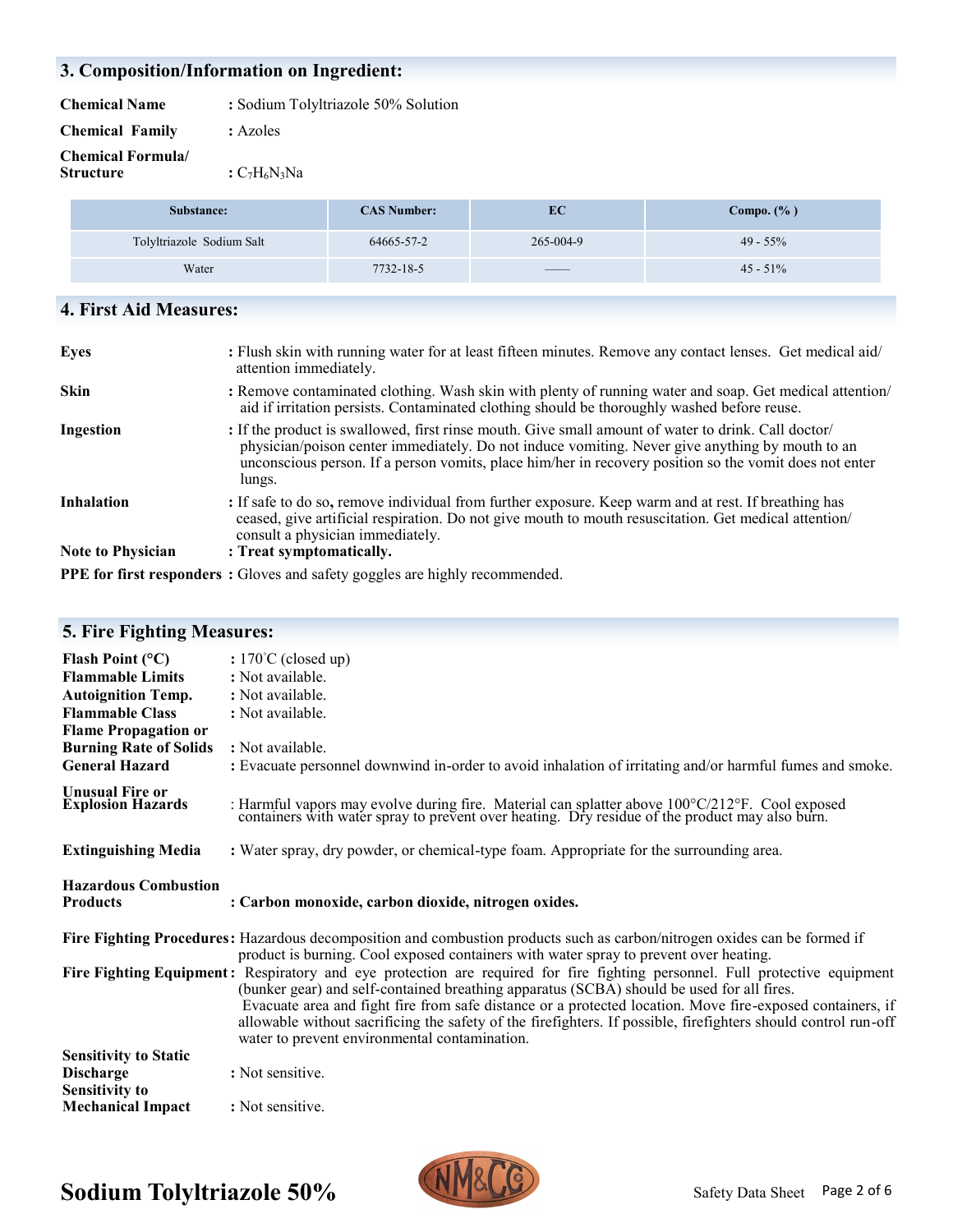## **6. Accidental Release Measures:**

| Personnel:                                  | <b>Protective Gear for</b> |                                                                                                                                                                                                                                                                                                                                                     |
|---------------------------------------------|----------------------------|-----------------------------------------------------------------------------------------------------------------------------------------------------------------------------------------------------------------------------------------------------------------------------------------------------------------------------------------------------|
|                                             |                            | For Small Spill : Safety glasses or chemical splash goggles, chemically resistant gloves (rubber/latex), chemically<br>resistant boots, and any appropriate body protection to minimize direct contact to the skin.                                                                                                                                 |
|                                             |                            | For Large Spill: Triple gloves (rubber and nitrile over latex), chemical resistant suit, boots, hard hat, full face mask/an air<br>purifying respirator (NIOSH approved). Self contained breathing apparatus must be worn in situations<br>where fumigant gas generation and low oxygen levels are a consequence of contamination from the<br>leak. |
| <b>Spill Clean-up</b><br><b>Procedures:</b> |                            |                                                                                                                                                                                                                                                                                                                                                     |
|                                             |                            | For Small Spill : In the event of a small spill, the leak should be contained with an absorbent pad and placed in a properly<br>labeled waste disposal container immediately. Clean the spill area with water. Do not let chemical waste<br>enter the environment.                                                                                  |
|                                             |                            | For Large Spill: In the event of a large spill, contain the spill immediately and dispose according to state, federal, and<br>local hazardous waste regulation.                                                                                                                                                                                     |
| Environmental                               |                            |                                                                                                                                                                                                                                                                                                                                                     |
| <b>Precaution</b>                           |                            | : Water spill: use appropriate containment to avoid run off or release to sewer or other waterways.<br>Land spill: use appropriate containment to avoid run off or release to ground.<br>General precaution: remove containers of strong acid and alkali from the release area.                                                                     |
| <b>Release Notes</b>                        |                            | : If spill could potentially enter any waterway, including intermittent dry creeks, contact local authorities.                                                                                                                                                                                                                                      |

### **7. Handling and Storage:**

| <b>Handling</b> | : Avoid contact with eyes, skin, and clothing. Do not taste or swallow. Do not inhale vapor or mist. Use<br>with adequate ventilation. For industrial use only! Keep away from sources of ignition. Handle in a<br>manner consistent with good industrial/manufacturing techniques and practices. Wash hands thoroughly<br>with soap and water after use. Remove contaminated clothing and protective equipment before entering<br>eating areas. |
|-----------------|--------------------------------------------------------------------------------------------------------------------------------------------------------------------------------------------------------------------------------------------------------------------------------------------------------------------------------------------------------------------------------------------------------------------------------------------------|
|-----------------|--------------------------------------------------------------------------------------------------------------------------------------------------------------------------------------------------------------------------------------------------------------------------------------------------------------------------------------------------------------------------------------------------------------------------------------------------|

**Storage :** Store in a cool, dry well-ventilated area. Keep containers closed when not in use. Keep product isolated from incompatible materials/conditions. Storage Temperature >=0°C. Store away from acids, oxidizing agents and metals.

## **8. Exposure Controls and Personal Protection:**

| <b>Engineering Controls</b> | : Good general ventilation should be used. Ventilation rates should be matched to conditions. If                                                                     |
|-----------------------------|----------------------------------------------------------------------------------------------------------------------------------------------------------------------|
|                             | applicable, use process enclosures, local exhaust ventilation, or other engineering controls to maintain                                                             |
|                             | airborne levels below recommended exposure limits. If exposure limits have not been established,                                                                     |
|                             | maintain airborne levels to an acceptable level. Eye wash facilities and emergency shower must be                                                                    |
|                             | available when handling this product.                                                                                                                                |
| <b>Personal Protective</b>  |                                                                                                                                                                      |
| Equipment                   | : Eyes and face: Wear safety glasses with side shields or goggles when handling this material. OSHA                                                                  |
|                             | Standard - 29 CFR 1910.133 or ANSI Z87.1 - 2010                                                                                                                      |
|                             | Skin: Avoid direct contact with skin. Wear chemically resistant gloves, apron, boots or whole bodysuit<br>when handling this product. OSHA Standard - 29 CFR1910.138 |
|                             | <b>Respiratory:</b> Avoid breathing vapor or mist. Use NIOSH approved respiratory protection equipment                                                               |
|                             | when air borne exposure is excessive. If used, full face-piece replaces the need for face shield and/or                                                              |
|                             | chemical goggles. Consult the respirator manufacturer to determine the appropriate type of equipment                                                                 |
|                             | for a given application. OSHA Standard CFR 1910.134                                                                                                                  |
|                             | <b>Work Hygienic Practices:</b> Facilities storing or using this material should be equipped with emergency eyewash, and a safety                                    |

**Work Hygienic Practices:** Facilities storing or using this material should be equipped with emergency eyewash, and a safety shower. Good personal hygiene practices should always be followed.

### **Exposure Limits:**

| Substance:                      | CAS No.:   | <b>OSHA STEL</b> | <b>OSHA PEL</b> | <b>ACGIH TLV</b> | <b>ACGIH STEL</b> |
|---------------------------------|------------|------------------|-----------------|------------------|-------------------|
| Sodium Tolvltriazole 50% Liquid | 64665-57-2 | N/A              | N/A             | N/A              | N/A               |



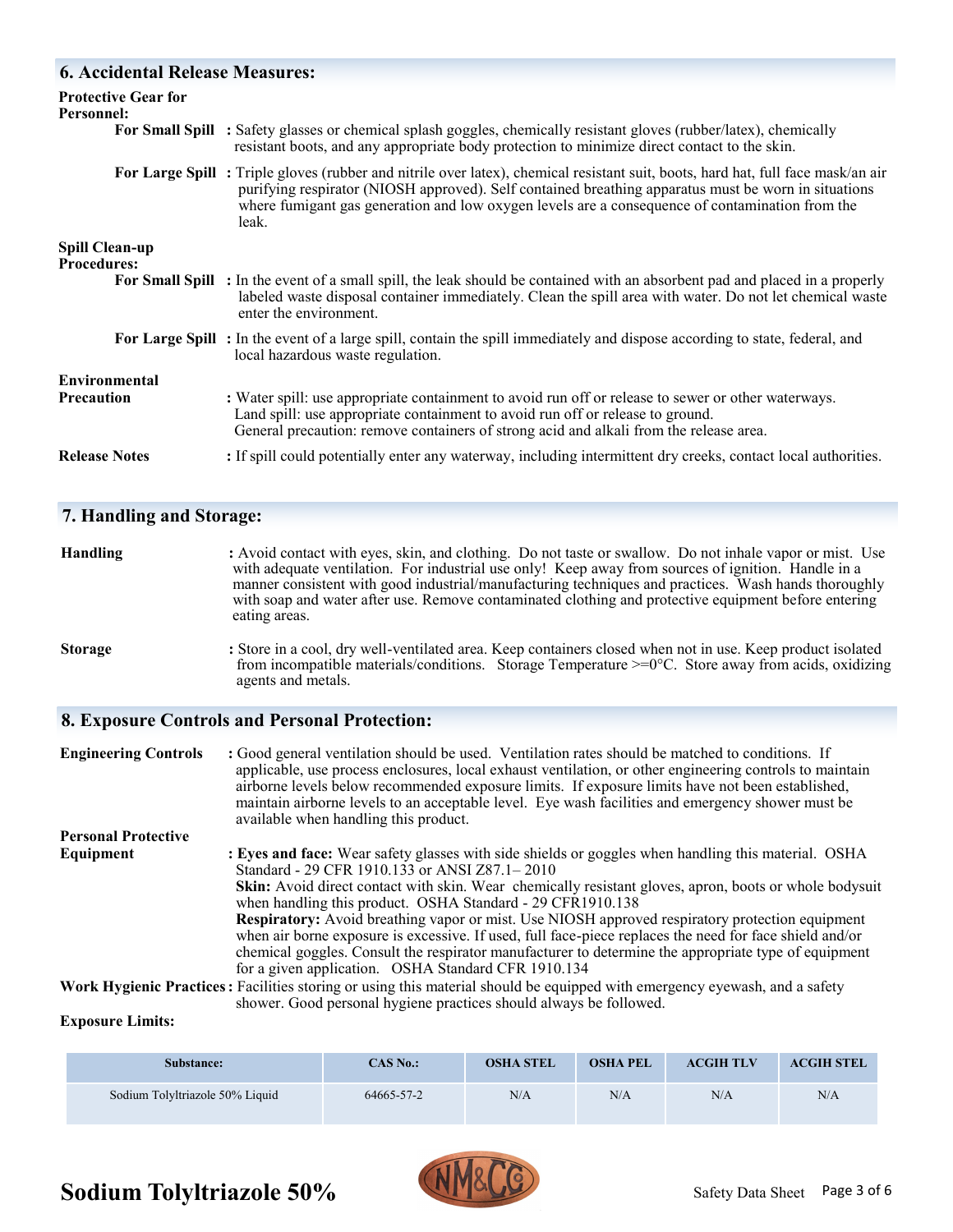# **9. Chemical and Physical Properties:**

| Appearance                       | : Transparent Liquid          | <b>Evaporation Rate</b>                      | : Not available                |
|----------------------------------|-------------------------------|----------------------------------------------|--------------------------------|
| Odor                             | : Characteristic              | Lower Explosive Limit : Not available        |                                |
| <b>Odor threshold</b>            | : Not available               | <b>Upper Explosive Limit : Not available</b> |                                |
| Color                            | : Pale Yellow to Amber Liquid | <b>Vapor Pressure</b>                        | : $0.00533$ kPa @ 20°C (Water) |
| pH (10% Solution)                | $: 11.5 - 12.5$               | <b>Vapor Density</b>                         | : Not available                |
| <b>Melting Point</b>             | : Not available               | <b>Specific Gravity</b>                      | $: 1.180 - 1.250$              |
| <b>Freezing Point</b>            | : -5 to -10 $^{\circ}$ C      | <b>Solubility</b>                            | : 55 Vol % @ 20°C              |
| <b>Boiling Point</b>             | : ~106°C @ 1013 hPa           | <b>Partition Coefficient</b>                 | : Not available                |
| <b>Flash Point</b>               | : $170^{\circ}$ C (closed up) | <b>Auto Ignition Temp.</b>                   | $:500^{\circ}$ C               |
| Viscosity (cPs) @ 25 $\degree$ C | : Not available               | <b>VOC Content</b>                           | : 50% Calculated value         |
| <b>Decomposition Temp.</b>       | : Not available               |                                              |                                |

| 10. Stability and Reactivity: |                                                                                                                                                                                                                                |  |  |  |  |
|-------------------------------|--------------------------------------------------------------------------------------------------------------------------------------------------------------------------------------------------------------------------------|--|--|--|--|
| <b>Stability</b>              | : The product is stable under normal ambient conditions of temperature and pressure.                                                                                                                                           |  |  |  |  |
| Polymerization                | : Polymerization will not occur.                                                                                                                                                                                               |  |  |  |  |
| <b>Hazardous</b>              | <b>Decomposition Products:</b> Carbon and nitrogen oxides.                                                                                                                                                                     |  |  |  |  |
|                               | <b>Incompatible Materials</b> : Contact with strong acids may generate heat. Contact with oxidizing/reducing agents may generate heat,<br>fires, and explosions and may involve toxic vapors. Avoid contact with heavy metals. |  |  |  |  |
| <b>Conditions to Avoid</b>    | : Avoid exposure to extreme temperatures, contact with incompatible chemicals, prolonged exposure<br>to light, and uncontrolled contact with accelerants. Protect from freezing.                                               |  |  |  |  |

## **11. Toxicological Information:**

### **Acute Toxicity Data:**

| Oral $LD_{50}$       | : $640 \text{ mg/kg}$ (Rat) |
|----------------------|-----------------------------|
| Dermal $LD_{50}$     | $\div$ 2000 mg/kg (Rabbit)  |
| Inhalation $LD_{50}$ | : No data available         |

#### **Corrosion/Irritation:**

| <b>Skin</b> | : Semi occlusive (4h) - Corrosive  |
|-------------|------------------------------------|
| Eyes        | : Eye irritation rabbit, Corrosive |

#### **Sensitization:**

| Respiratory                 | : No data available.                |
|-----------------------------|-------------------------------------|
| Skin                        | : No data available.                |
| Carcinogenicity             | : No data available.                |
| Mutagenicity                | : No data available.                |
| <b>Reproductive Effects</b> | : No data available.                |
| <b>Teratogenic Effects</b>  | : No data available.                |
| <b>Routes of Exposure</b>   | : Eyes, Skin, Inhalation, Ingestion |

### **Long Term Exposure Health Effects:**

| Eyes       | : Can cause severe damage to the eyes. Symptoms may include pain, watering and redness of the eye.    |
|------------|-------------------------------------------------------------------------------------------------------|
| Skin       | : Can cause serious damage to the skin. Symptoms may include irritation, pain, redness or blistering. |
| Inhalation | : Can lead to coughing, nasal congestion, tightness of chest and /or shortness of breath.             |
| Ingestion  | : Can lead to possible nausea or vomiting and cause stomach pains.                                    |
|            |                                                                                                       |

**RTECS**: DM1460100



# **Sodium Tolyltriazole 50%**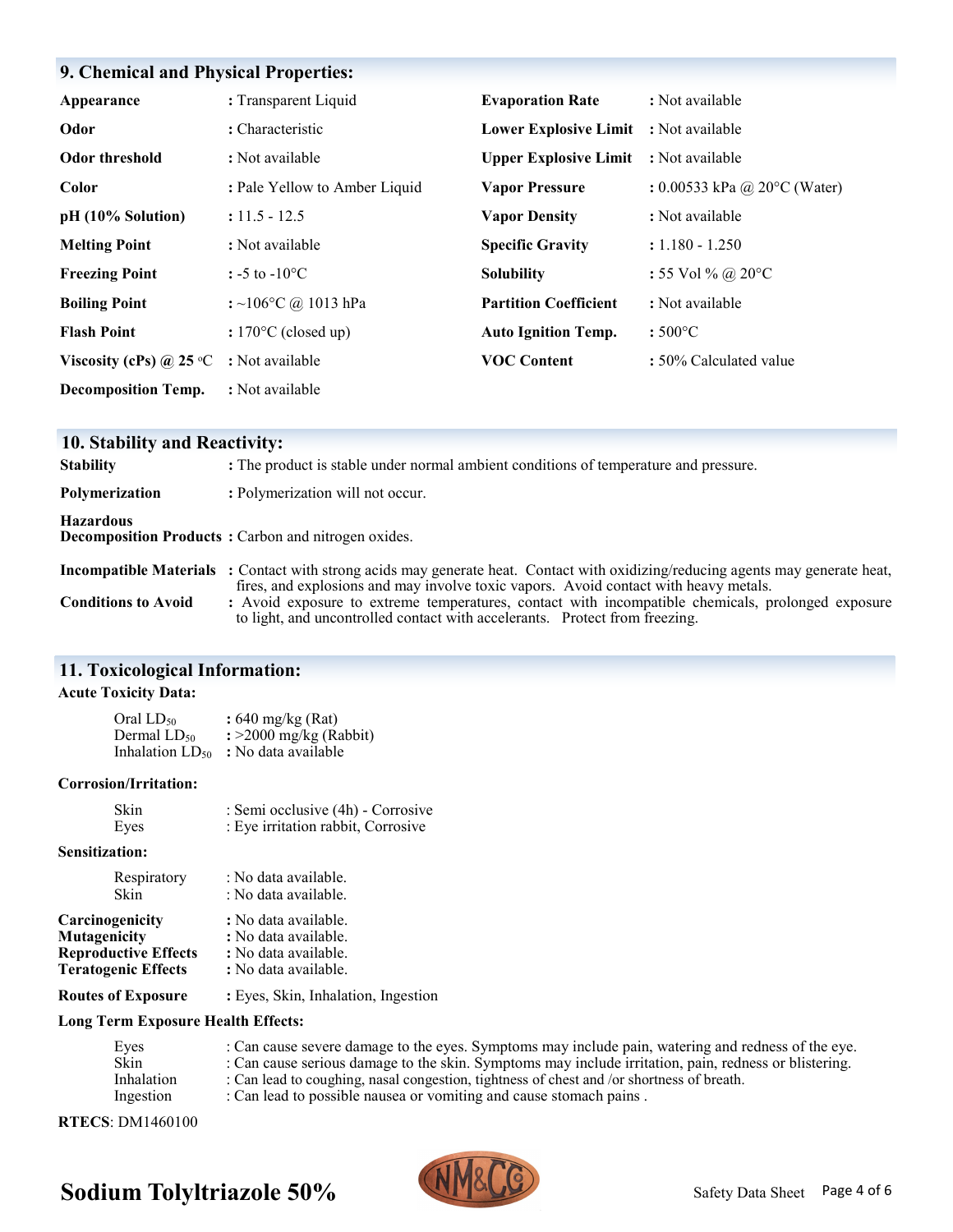# **12. Ecological Information:**

| <b>Biodegradability</b>                    | : $70\%$ after 28 D                                                                                                                           |
|--------------------------------------------|-----------------------------------------------------------------------------------------------------------------------------------------------|
| <b>Bioaccumulative</b><br><b>Potential</b> | : No data available.                                                                                                                          |
| <b>Terrestrial Ecotoxicity</b>             | : This material may be harmful or fatal to contaminated plants or animals, especially if large volumes are<br>released into the environments. |
| <b>Aquatic Ecotoxicity</b>                 |                                                                                                                                               |
| Fish                                       | : L. macrochirus $LC_{50}$ (96h) > 173 mg/L                                                                                                   |
|                                            | : S. gairdneri LC <sub>50</sub> (96h) ~25 mg/L                                                                                                |
|                                            | : B. rerio $LC_{50}$ (96h) 122 mg/L                                                                                                           |
|                                            | <b>Aquatic Invertebrates:</b> Daphnia magna (Crustacea) $LC_{50}(48h)$ - 280 mg/L                                                             |
| <b>Aquatic Plants</b>                      | : Selenastrum capricornutum (Algae) EC <sub>50</sub> (Growth 72 h) - 26.2 mg/L                                                                |
|                                            | : Selenastrum capricomutum (Algae) $EC_{50}$ (Biomass - 96h) = $32mg/L$                                                                       |
| <b>Mobility in Soil</b>                    | : No data available.                                                                                                                          |
| <b>Other Adverse Effects</b>               | : No data available.                                                                                                                          |

## **13. Disposal Considerations:**

| <b>Disposal Method</b>  | : Dispose of waste at an appropriate waste disposal facility according to current applicable laws and<br>regulations.                                                                                                          |
|-------------------------|--------------------------------------------------------------------------------------------------------------------------------------------------------------------------------------------------------------------------------|
| <b>For Large Spills</b> | : Contain material and call local authorities for emergency assistance.                                                                                                                                                        |
| <b>Product Disposal</b> | : Dispose of at a supervised incineration facility or an appropriate waste disposal facility according to<br>current applicable local, state and federal laws, regulations and product characteristics at time of<br>disposal. |
| <b>Empty Container</b>  | : Contaminated container should be labeled and disposed in accordance to local, state and federal laws and<br>regulations.                                                                                                     |
| <b>General Comments</b> | : Refer to section 6, accidental release measures for additional information.                                                                                                                                                  |

# **14. Transport Information:**

| Regulatory<br><b>Information</b> | UN No. | <b>Proper Shipping Name</b>                                            | UN Class | <b>Packing Group</b> | Label            |
|----------------------------------|--------|------------------------------------------------------------------------|----------|----------------------|------------------|
| <b>US DOT</b>                    | 3267   | Corrosive Liquid, Basic, Organic,<br>N.O.S. (Sodium Tolyltriazole 50%) |          | П                    | <b>CORROSIVE</b> |

## **15. Regulatory Information:**

### **U.S. Federal Regulations:**

**TSCA:** All components of this product are listed on the TSCA inventory.

**CERCLA**: No components of this product were found to be on the hazardous chemicals list.

**SARA TITLE III Section 302/304:** No components of this product were found to be on the hazardous chemicals list.

**SARA TITLE III Section 311/312:** Acute health hazard.

**CALIFORNIA PROP 65:** Not Listed